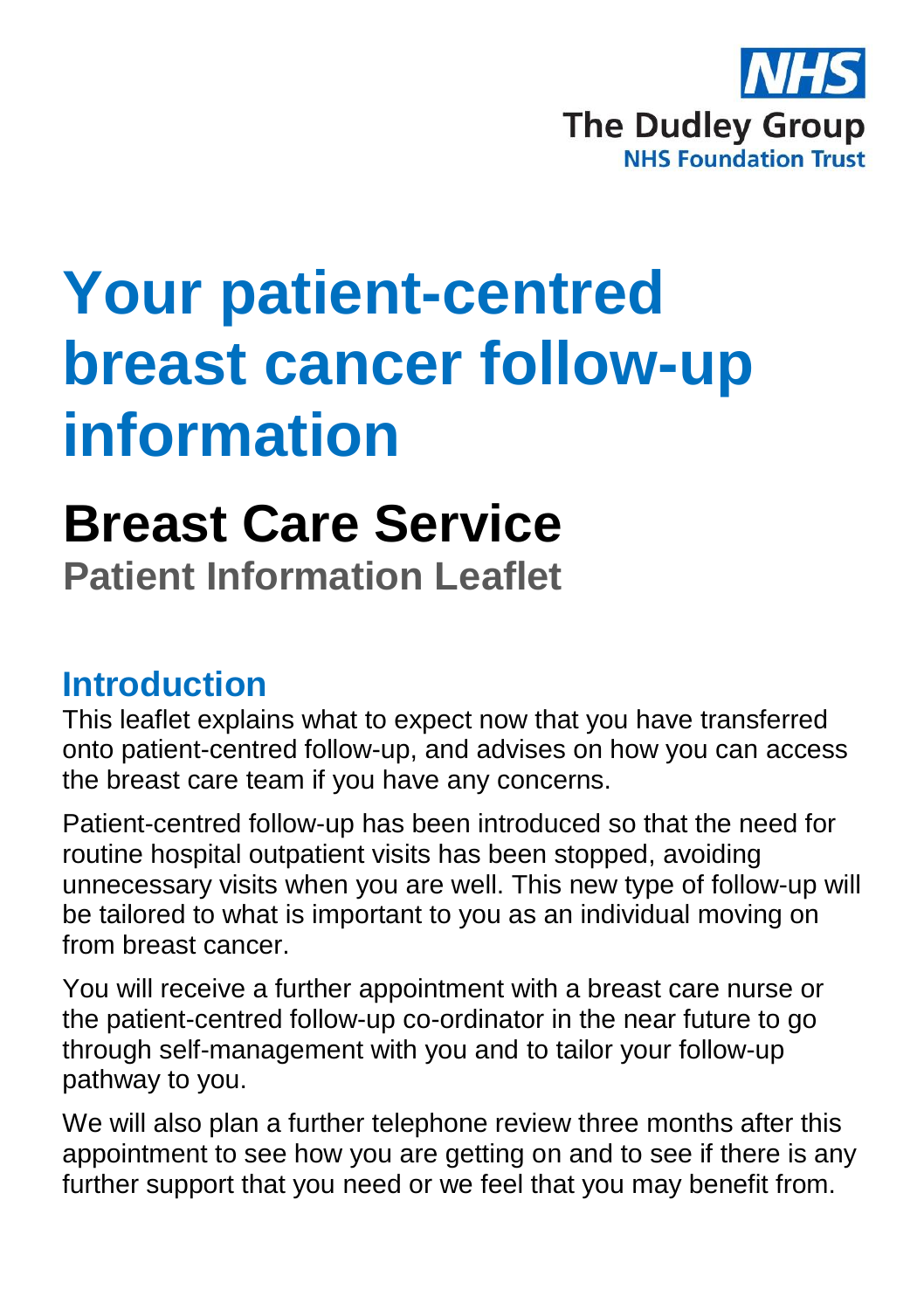## **What happens about breast imaging?**

You will continue to receive yearly mammograms for five years since you were last treated for breast cancer. Additional imaging, such as an MRI or ultrasound scan, will also be offered if this is required for you. It is important that you attend for these when you are called for your appointment.

These results will be reviewed and both you and your GP will be made aware of the results. You will be contacted within two to four weeks of the mammogram, usually sooner. However, if the mammogram detects a change in your breast, an appointment will be sent for further assessment in the breast or radiology department.

If you have any queries about your breast imaging appointments, please contact the main X-ray department at Russells Hall Hospital on 01384 456111 ext. 2327 (9am to 5pm, Monday to Saturday)

## **Will I need any other tests?**

No, unless you report a new sign or symptom and it is decided that further investigations may be needed (please see section on 'How can I become breast aware?'). You may need a DEXA scan as part of your surveillance, but if you do, this will all be explained to you at your patient-centred appointment.

## **What do I need to do about medication?**

We will let you know whether you need to continue or stop any current medication.

When you reach year five of follow-up, you will be re-discussed at the breast multidisciplinary team (MDT) meeting. This is the meeting that is attended by the surgeons, oncologists, breast care nursing team, breast radiographers and histopathologists who discuss all cases individually to agree on care pathways. You will be provided with further advice at this point if any further or extended treatment is required.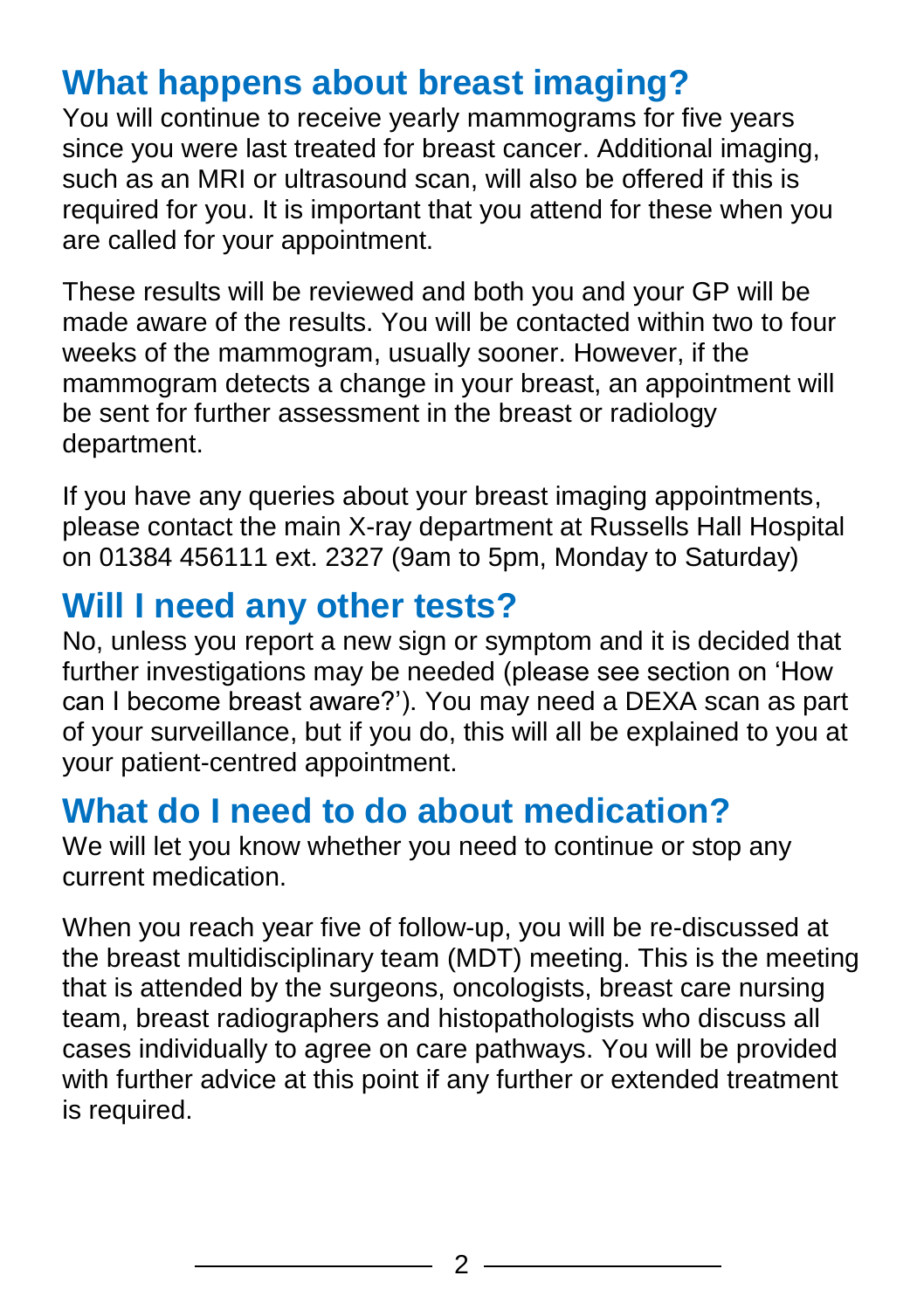## **What happens if I am on a clinical trial?**

If you have agreed to participate in a clinical trial, you may be asked to attend for review more frequently or for a longer period of time. This is in order to answer the questions that the trial was set up to answer. This does not mean that we are more concerned about your wellbeing than anyone who is not in a clinical trial.

## **Are there any late side effects of treatment that I need to know about?**

Yes. There are always late side effects that you may develop many months and years after treatment has finished.

When you attend for your patient-centred appointment, these will be discussed in more detail and you will be provided with more information.

## **How can I become breast aware?**

Breast awareness is an important part of caring for yourself. Being breast aware is about becoming familiar with your breasts and the way they change throughout your life. By being familiar with how your breasts look and feel, it will help you realise if anything is different, new or unusual. Again, we will go through this with you in greater detail at your patient-centred appointment.

To help you with this, Breast Cancer Care has a comprehensive guide to breast awareness called 'Know your breasts – A guide to breast awareness and screening'. You can get a copy of this from your breast care nurses or you can order it directly from Breast Cancer Care. They also provide this information in a DVD and in other languages.

Breast Cancer Care says the changes to be aware of are:

- $\bullet$  A change in size or shape it may be that one of your breasts has become noticeably larger or lower
- Swelling of the breast(s)
- A swelling or lump under your armpit or above your collar bone (where the lymph nodes are)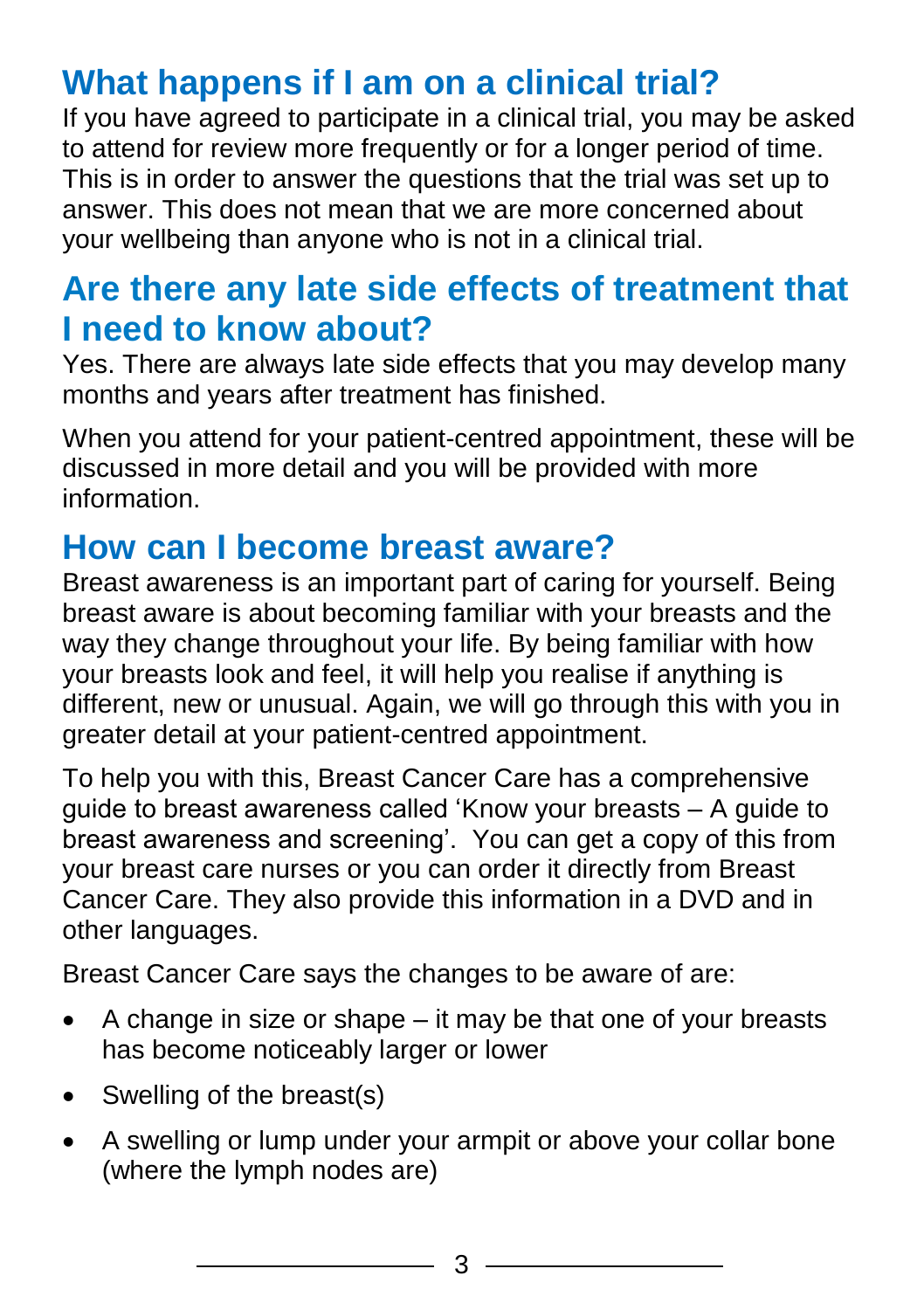- A lump or a thickening in your breast or armpit that feels different from the rest of your breast
- Irritation, rash, puckering or dimpling of the skin
- Discharge other than breast milk coming from one or both breasts
- Nipple abnormalities such as pain, rash, redness, scaling or inversion
- Constant pain in one part of the breast or armpit

Listed below are some of other signs and symptoms to look out for:

- Any changes in your scar line such as a rash or new spots
- Unexplained vaginal bleeding
- Menopausal symptoms
- Persistent back or bone pain
- Unexplained weight loss, sickness or poor appetite
- Unexplained tingling in the either or both legs, feet and hands
- Unexplained shortness of breath or a persistent cough
- Frequent or persistent headaches
- Any unexplained new pain in your body

## **What do I do if I find one of these symptoms?**

If you develop a symptom or change, report it to the breast care nurses and we can arrange for an appointment to be arranged promptly for you.

Acknowledgements: University Hospitals of North Midlands, The Dudley Group Breast Care Nursing Team, Breast Cancer Care and Professor Carmichael.

## **How do I contact the breast care nurses?**

Either you or your GP can contact the breast care nurses on: 01384 244065 (8.30am to 4.30pm, Monday to Friday).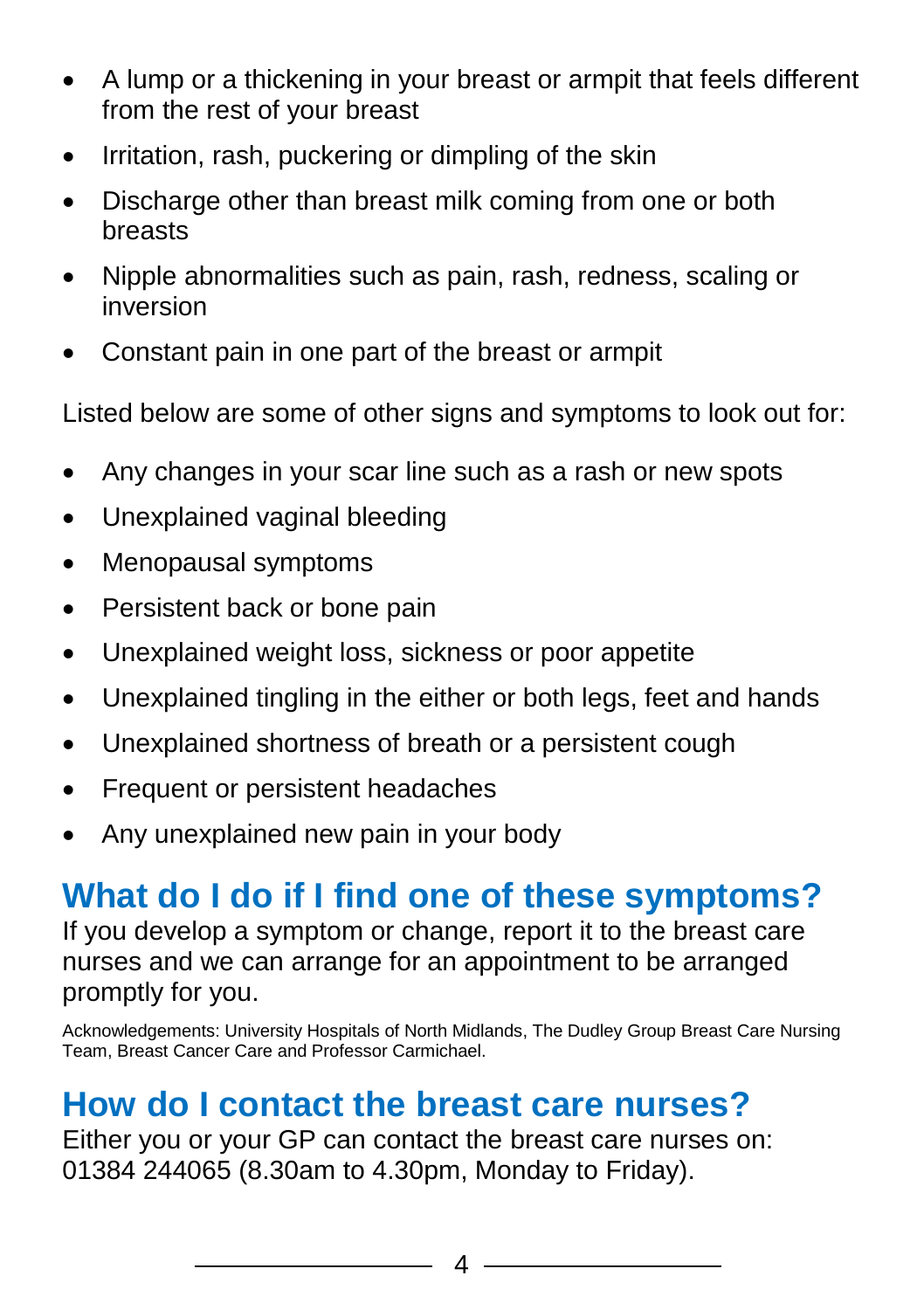Please note that if the nurses are with other patients, they may not answer the phone. In this case, it is best to leave a message on the answer machine. They can also be paged if you contact the main hospital switchboard on 01384 456111 (ask the operator to page one of the breast care nurses).

The breast care nurses do not work at the weekend but the answer machine is on 24 hours a day, seven days a week and if you leave a message, they will contact you as soon as possible.

When you speak to a breast care nurse, they may want to see you or they may refer you to another healthcare professional such as your GP, an oncologist (cancer specialist), a surgeon or a lymphoedema specialist.

If you or your GP are concerned about a symptom, your GP can refer you to the breast clinic and we will see you very quickly, usually within two weeks.

## **What do I need to tell other healthcare professionals?**

If you need to see another healthcare professional, for example, a physiotherapist, osteopath or dentist, it is advisable to inform them that you have been treated for breast cancer and tell them about any medication you are on.

## **What services are available to me?**

### **Breast prosthesis**

If you have any queries about your breast prosthesis, or need a replacement, please contact the breast care nurses on: 01384 244065

A replacement prosthesis is available every two to three years depending on the manufacturer's guarantee, or if you have had a significant weight gain or loss within that time.

## **What other services are available in my area?**

#### **Health and wellbeing events**

Meetings are held every month at Russells Hall Hospital. Please contact the breast care nurses on 01384 244065.

 $\overline{\phantom{a}}$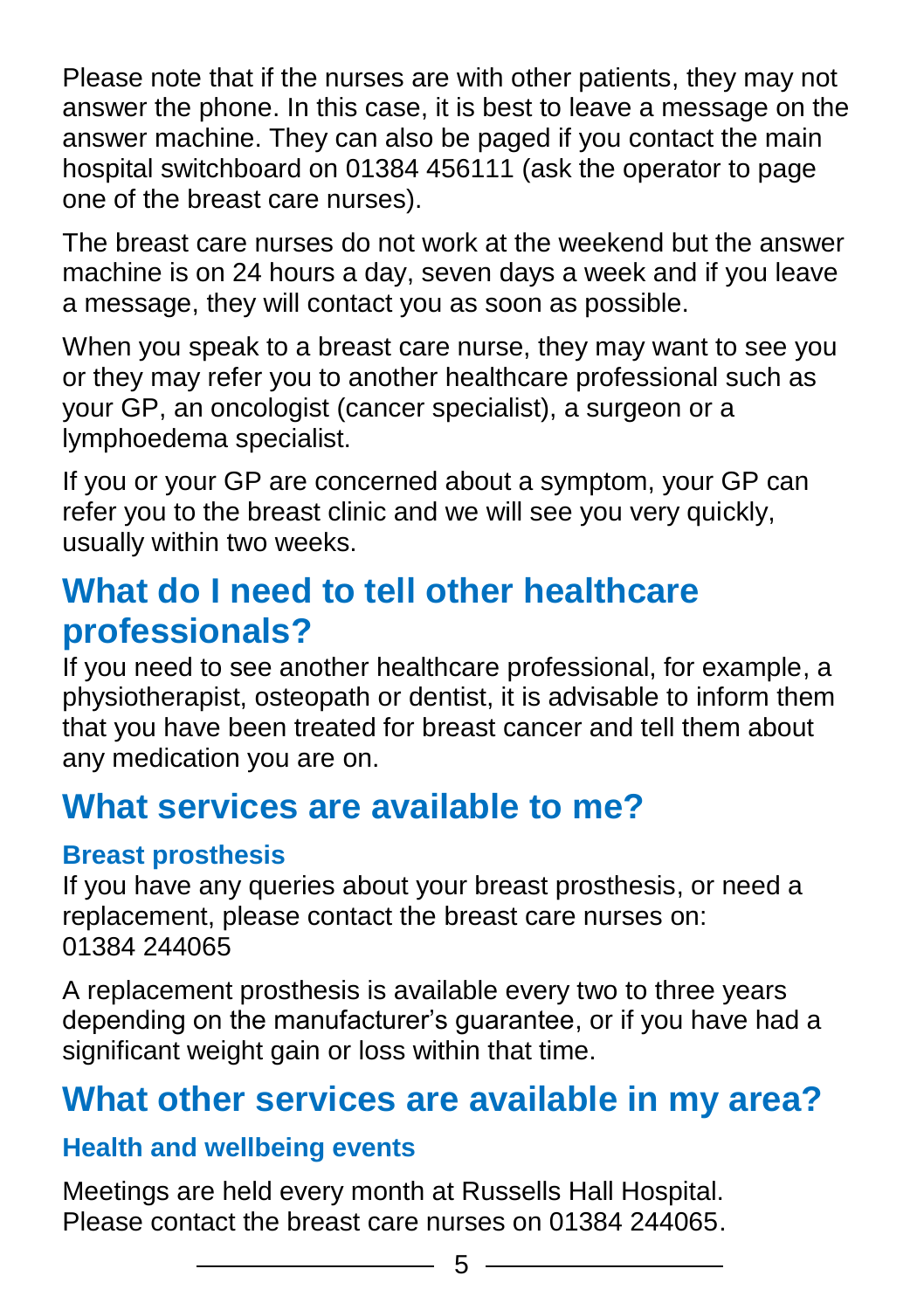### **The White House Cancer Support**

The White House, 10 Ednam Road, Dudley, DY1 1JX 01384 231232 [info@support4cancer.org.uk](file:///C:/Users/sdav03/AppData/Local/Microsoft/Windows/Temporary%20Internet%20Files/Content.Outlook/OHTKWL6I/info@support4cancer.org.uk) [www.support4cancer.org.uk](http://www.support4cancer.org.uk/)

The White House Cancer Support is a registered charity which provides practical help and emotional support to people with cancer, their families, friends and carers.

They offer transport, one-to-one counselling, a cancer care helpline, a cancer information centre, complementary therapies, home and hospital visits, social activities and they have a range of support groups for specific cancers.

The breast cancer care group meet at the Whitehouse on the second Tuesday of the month at 2pm.

#### **Rainbow breast reconstruction group**

Meets on the third Thursday of every month at 10.30am. Meetings are held at The White House, 10 Ednam Road, Dudley, DY1 1JX.

#### **St Agatha's breast support group**

Meets on the first Thursday in the month, 10am to 12noon. Meetings are held at Dudley Metropolitan Borough Council, Priory Road, Dudley, DY1 1HF.

#### **Dudley breast cancer support group**

Meets on the second Monday in the month, 6.45pm to 8.30pm. Meetings are held at Customer Services Centre, Merry Hill Shopping Centre, Brierley Hill, West Midlands, DY5 1QX.

#### **Breast Cancer Haven:**

This is a charity offering a free programme of care for breast cancer patients. The nearest centre is in Hereford. 01432 361061

Please ring the breast care nurses if you need any more information about these services.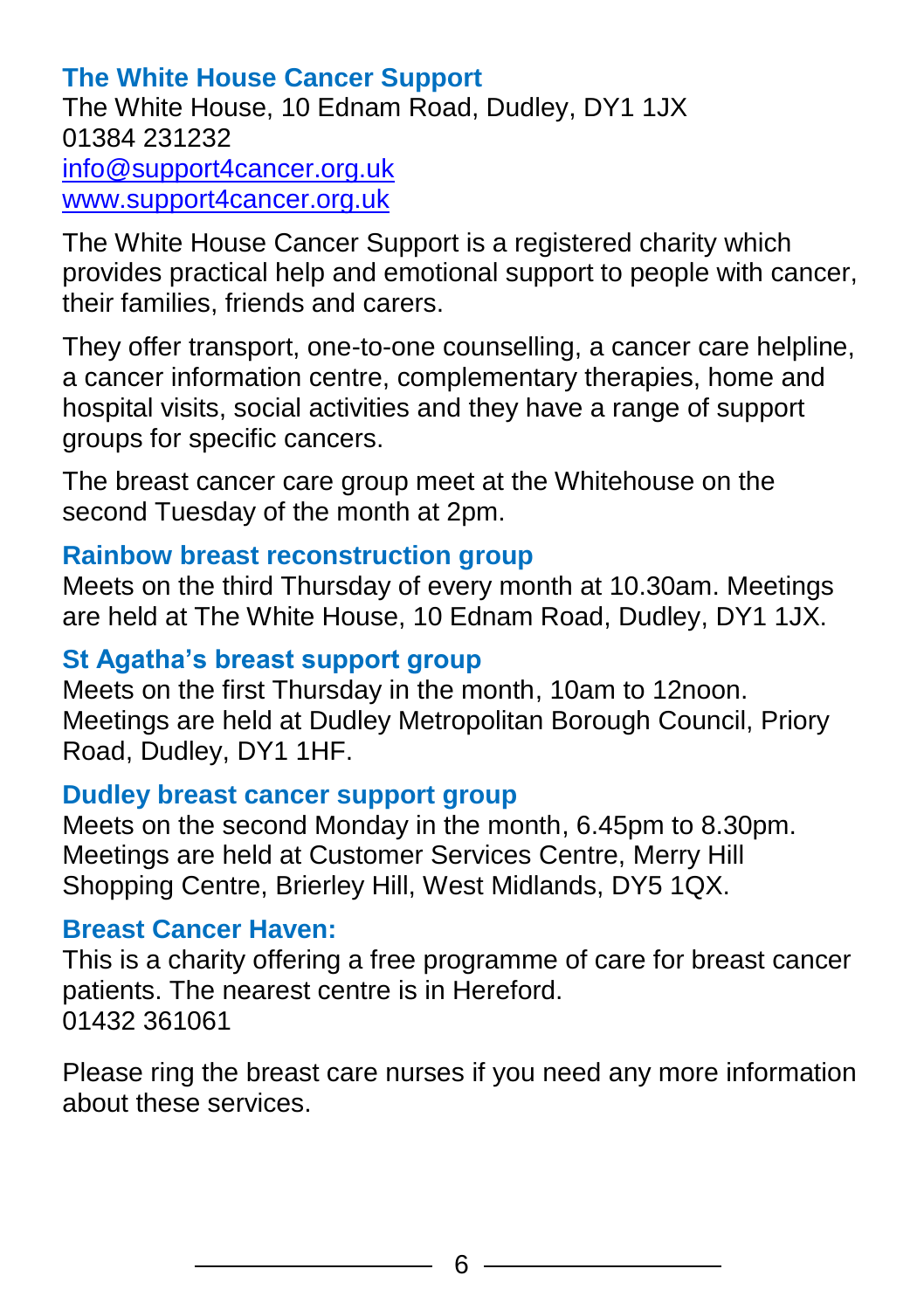## **Where else can I get information?**

**Breast Cancer Now** 0333 20 70 300 [Breast cancer now](http://breastcancernow.org/about-breast-cancer)

**Breast Cancer Care** 0808 800 6000 [Breast cancer care](https://www.breastcancercare.org.uk/)

**Macmillan Cancer Support** 0808 808 0000 [Macmillan Cancer Support](https://www.macmillan.org.uk/)

**British Lymphology Society** 01452 790178 [The British Lymphology Society](http://www.thebls.com/)

**Lymphoedema Support Network** 020 7351 4480 [Lymphoedema Support Network](http://www.lymphoedema.org/index.php)

**Cancer Research UK** 0808 800 4040 [Cancer Research UK](https://www.cancerresearchuk.org/)

**Look Good Feel Better** 01372 747 500 [Look good feel better](http://www.lookgoodfeelbetter.co.uk/)

**NHS Choices** [www.nhs.uk](http://www.nhs.uk/pages/home.aspx)

## **Reference**

NICE (2009) *Early and locally advanced breast cancer. Diagnosis and treatment.* NICE Clinical Guideline 80. [online] NICE. Available at: [<https://www.nice.org.uk/guidance/cg80>](https://www.nice.org.uk/guidance/cg80) [accessed 5 September 2017]